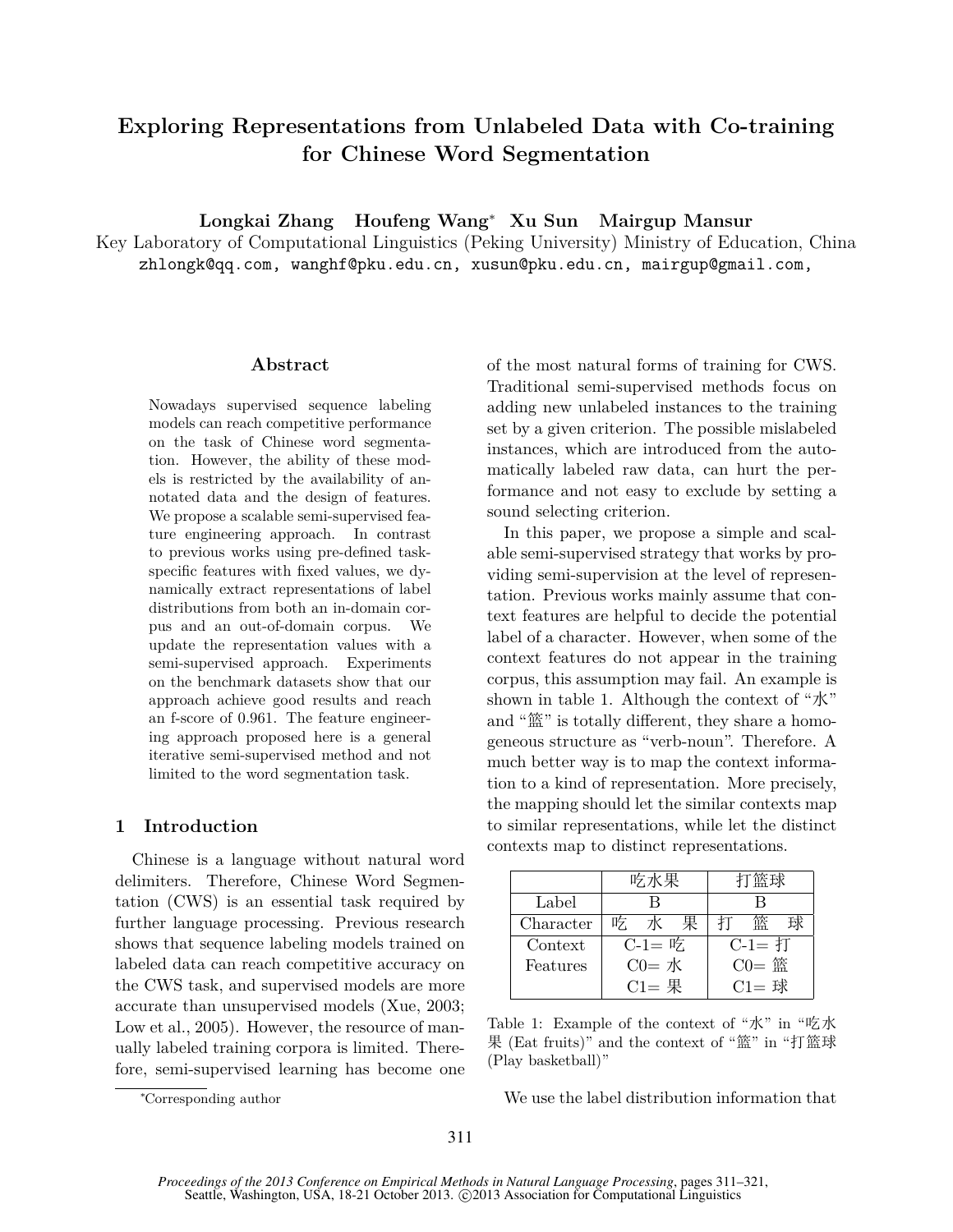is extracted from the unlabeled corpus as this representation to enhance the supervised model. We add "pseudo-labels" by tagging the unlabeled data with the trained model on the training corpus. These "pseudo-labels" are not accurate enough. Therefore, we use the label distribution, which is much more accurate.

To accurately calculate the precise label distribution, we use a framework similar to the cotraining algorithm to adjust the feature values iteratively. Generally speaking, unlabeled data can be classified as in-domain data and out-ofdomain data. In previous works these two kinds of unlabeled data are used separately for different purposes. In-domain data is mainly used to solve the problem of data sparseness (Sun and Xu, 2011). On the other hand, out-of domain data is used for domain adaptation (Chang and Han, 2010). In our work, we use in-domain and out-of-domain data together to adjust the labels of the unlabeled corpus.

We evaluate the performance of CWS on the benchmark dataset of Peking University in the second International Chinese Word Segmentation Bakeoff. Experiment results show that our approach yields improvements compared with the state-of-art systems. Even when the labeled data is insufficient, our methods can still work better than traditional methods. Compared to the baseline CWS model, which has already achieved an f-score above 0.95, we further reduce the error rate by 15%.

Our method is not limited to word segmentation. It is also applicable to other problems which can be solved by sequence labeling models. We also applied our method to the Chinese Named Entity Recognition task, and also achieved better results compared to traditional methods.

The main contributions of our work are as follows:

• We proposed a general method to utilize the label distribution given text contexts as representations in a semi-supervised framework. We let the co-training process adjust the representation values from label distribution instead of using manually predefined feature templates.

• Compared with previous work, our method achieved a new state-of-art accuracy on the CWS task as well as on the NER task.

The remaining part of this paper is organized as follows. Section 2 describes the details of the problem and our algorithm. Section 3 describes the experiment and presents the results. Section 4 reviews the related work. Section 5 concludes this paper.

# **2 System Architecture**

# **2.1 Sequence Labeling**

Nowadays the character-based sequence labeling approach is widely used for the Chinese word segmentation problem. It was first proposed in Xue (2003), which assigns each character a label to indicate its position in the word. The most prevalent tag set is the BMES tag set, which uses 4 tags to carry word boundary information. This tag set uses B, M, E and S to represent the Beginning, the Middle, the End of a word and a Single character forming a word respectively. We use this tag set in our method. An example of the "BMES" representation is shown in table 2.

| aracter: |  |  |  |  |
|----------|--|--|--|--|
| エーマー     |  |  |  |  |

Table 2: An example for the "BMES" representation. The sentence is "我爱北京天安门" (I love Beijing Tian-an-men square), which consists of 4 Chinese words: "我" (I), "爱" (love), "北京" (Beijing), and "天安门" (Tian-an-men square).

## **2.2 Unlabeled Data**

Unlabeled data can be divided into in-domain data and out-of-domain data. In previous works, these two kinds of unlabeled data are used separately for different purposes. In-domain data only solves the problem of data sparseness (Sun and Xu, 2011). Out-of domain data is used only for domain adaptation (Chang and Han, 2010). These two functionalities are not contradictory but complementary. Our study shows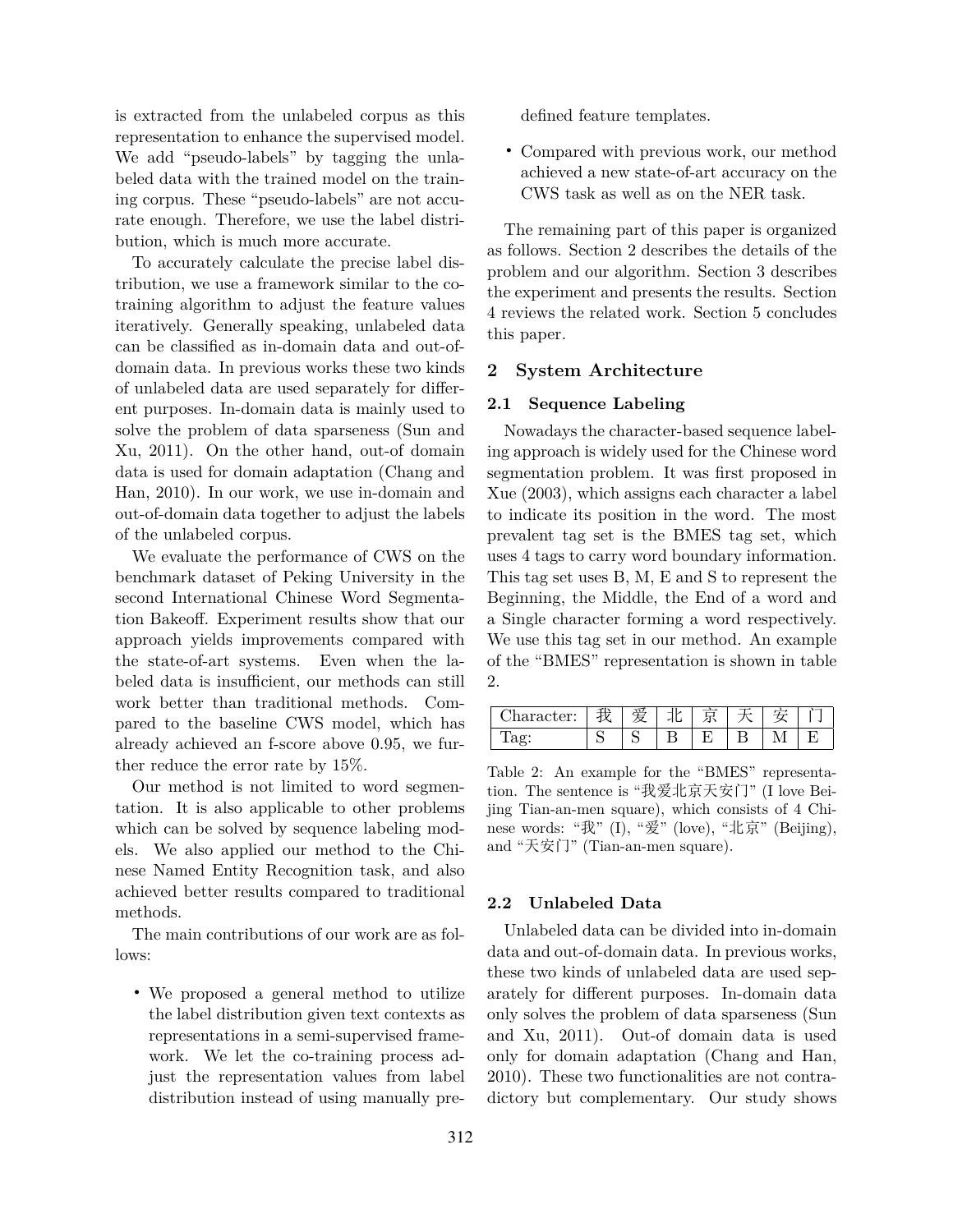that by correctly designing features and algorithms, both in-domain unlabeled data and outof-domain unlabeled data can work together to help enhancing the segmentation model. In our algorithm, the dynamic features learned from one corpus can be adjusted incrementally with the dynamic features learned from the other corpus.

As for the out-of-domain data, it will be even better if the corpus is not limited to a specific domain. We choose a Chinese encyclopedia corpus which meets exactly this requirement. We use the corpus to learn a large set of informative features. In our experiment, two different views of features on unlabeled data are considered:

**Static Statistical Features (SSFs):** These features capture statistical information of characters and character n-grams from the unlabeled corpus. The values of these features are fixed during the training process once the unlabeled corpus is given.

**Dynamic Statistical Features (DSFs):** These features capture label distribution information from the unlabeled corpus given fixed text contexts. As the training process proceeds, the value of these features will change, since the trained tagger at each training iteration may assign different labels to the unlabeled data.

## **2.3 Framework**

Suppose we have labeled data *L*, two unlabeled corpora  $U_a$  and  $U_b$  (one is an in-domain corpus and the other is an out-of-domain corpus). Our algorithm is shown in Table 3.

During each iteration, we tag the unlabeled corpus  $U_a$  using  $T_b$  to get pseudo-labels. Then we extract features from the pseudo-labels. We use the label distribution information as dynamic features. We add these features to the training data to train a new tagger  $T_a$ . To adjust the feature values, we extract features from one corpus and then apply the statistics to the other corpus. This is similar to the principle of cotraining (Yarowsky, 1995; Blum and Mitchell, 1998; Dasgupta et al., 2002). The difference is that there are not different views of features, but different kinds of unlabeled data. Detailed description of features is given in the next section.

#### Algorithm

Init: Using baseline features only: Train an initial tagger  $T_0$  based on  $L$  () Label  $U_a$  and  $U_b$  individually using  $T_0$ 

## BEGIN LOOP:

Generate DSFs from tagged *U<sup>a</sup>* Augment *L* with DSFs to get *L<sup>a</sup>* Generate DSFs from tagged *U<sup>b</sup>* Augment *L* with DSFs to get *L<sup>b</sup>* Using baseline features, SSFs and DSFs: Train new tagger *T<sup>a</sup>* using *L<sup>a</sup>* Train new tagger  $T_b$  using  $L_b$ Label  $U_a$  using  $T_b$ Label  $U_b$  using  $T_a$ LOOP until performance does not improve RETURN the tagger which is trained with in-domain features.

|  |  | Table 3: Algorithm description |  |
|--|--|--------------------------------|--|
|--|--|--------------------------------|--|

#### **2.4 Features**

#### **2.4.1 Baseline Features**

Our baseline feature templates include the features described in previous works (Sun and Xu, 2011; Sun et al., 2012). These features are widely used in the CWS task. To be convenient, for a character  $c_i$  with context  $\dots c_{i-1}c_ic_{i+1}\dots$ its baseline features are listed below:

- Character uni-grams:  $c_k$   $(i-3 < k < i+3)$
- Character bi-grams: *<sup>c</sup>kck*+1 (*<sup>i</sup> <sup>−</sup>* <sup>3</sup> *< k <*  $(i + 2)$
- Whether  $c_k$  and  $c_{k+1}$  are identical  $(i-2 <$  $k < i + 2$
- Whether *<sup>c</sup><sup>k</sup>* and *<sup>c</sup>k*+2 are identical (*<sup>i</sup> <sup>−</sup>* <sup>4</sup> *<sup>&</sup>lt;*  $k < i + 2$

The last two feature templates are designed to detect character reduplication, which is a morphological phenomenon in Chinese language. An example is "十全十美" (Perfect), which is a Chinese idiom with structure "ABAC".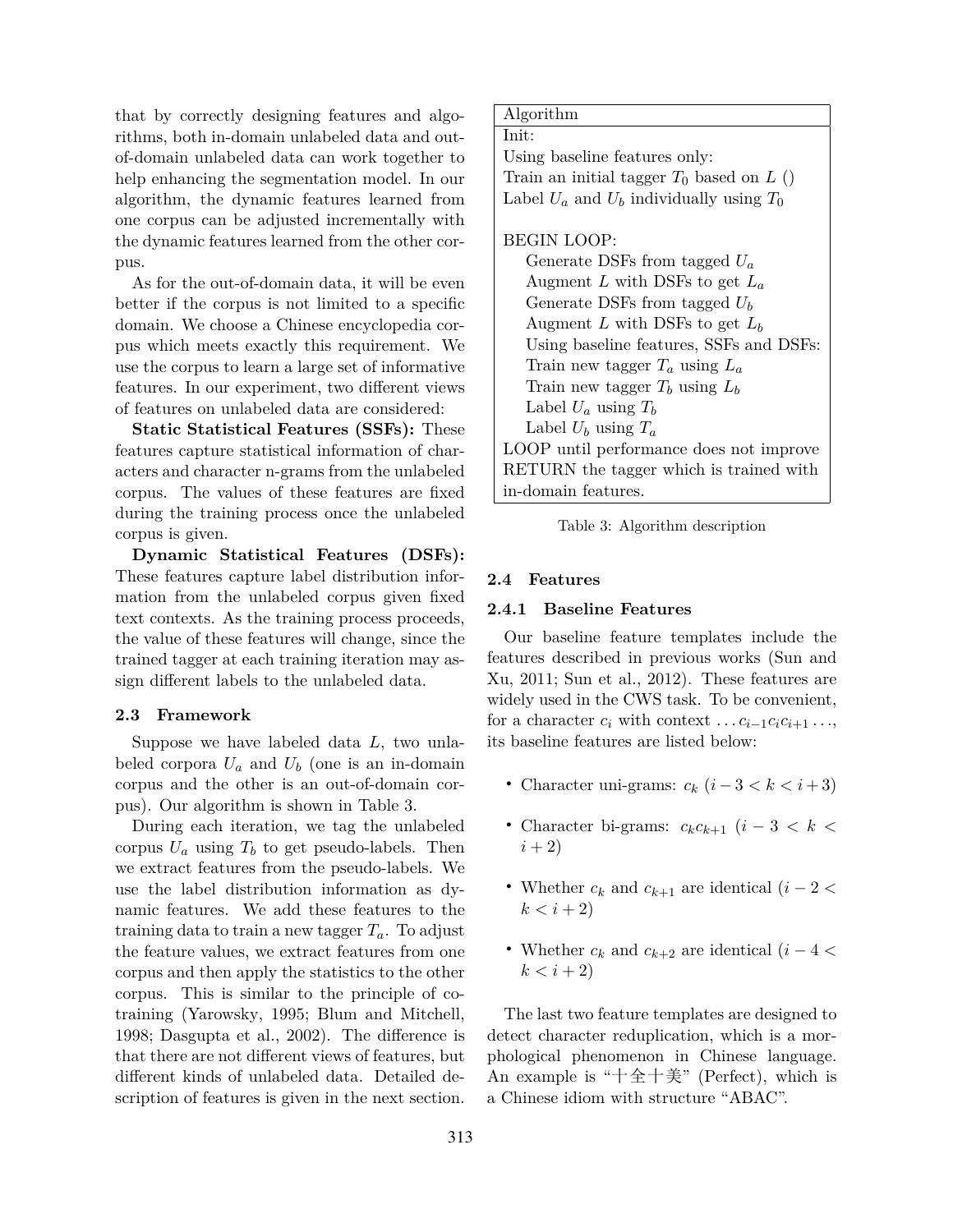#### **2.4.2 Static statistical features**

Statistical features are statistics that distilled from the large unlabeled corpus. They are proved useful in the Chinese word segmentation task. We define Static Statistical Features (SSFs) as features whose value do not change during the training process. The SSFs in our approach includes Mutual information, Punctuation information and Accessor variety. Previous works have already explored the functions of the three static statistics in the Chinese word segmentation task, e.g. Feng et al. (2004); Sun and Xu (2011). We mainly follow their definitions while considering more details and giving some modification.

#### **Mutual information**

Mutual information (MI) is a quantity that measures the mutual dependence of two random variables. Previous works showed that larger MI of two strings claims higher probability that the two strings should be combined. Therefore, MI can show the tendency of two strings forming one word. However, previous works mainly focused on the balanced case, i.e., the MI of strings with the same length. In our study we find that, in Chinese, there remains large amount of imbalanced cases, like a string with length 1 followed by a string with length 2, and vice versa. We further considered the MI of these string pairs to capture more information.

#### **Punctuation information**

Punctuations can provide implicit labels for the characters before and after them. The character after punctuations must be the first character of a word. The character before punctuations must be the last character of a word. When a string appears frequently after punctuations, it tends to be the beginning of a word. The situation is similar when a string appears frequently preceding punctuations. Besides, the probability of a string appears in the corpus also affects this tendency. Considering all these factors, we propose "punctuation rate" (PR) to capture this information. For a string with length *len* and probability *p* in the corpus, we define the left punctuation rate *LP Rlen* as the number of times the string appears after punctuations, divided by *p*. Similarly, the right punctuation rate  $RPR_{len}$  is defines as the number of times it appears preceding punctuations divided by its probability *p*. The length of string we consider is from 1 to 4.

#### **Accessor variety**

Accessor variety (AV) is also known as letter successor variety (LSV) (Harris, 1955; Hafer and Weiss, 1974). If a string appears after or preceding many different characters, this may provide some information of the string itself. Previous work of Feng et al. (2004), Sun and Xu (2011) used AV to represent this statistic. Similar to punctuation rate, we also consider both left AV and right AV. For a string s with length l, we define the left accessor variety (LAV) as the types of distinct characters preceding s in the corpus, and the right accessor variety (RAV) as the types of distinct characters after s in the corpus. The length of string we consider is also from 1 to 4.

#### **2.4.3 Dynamic statistical features**

The unlabeled corpus lacks precise labels. We can use the trained tagger to give the unlabeled data "pseudo-labels". These labels cannot guarantee an acceptable precision. However, the label distribution will not be largely affected by small mistakes. Using the label distribution information is more accurate than using the pseudo-labels directly.

Based on this assumption, we propose "dynamic statistical features" (DSFs). The DSFs are intended to capture label distribution information given a text context. The word "Dynamic" is in accordance with the fact that these feature values will change during the training process.

We give a formal description of DSFs. Suppose there are *K* labels in our task. For example,  $K = 4$  if we take BMES labeling method. We define the whole character sequence with length  $n$  as  $X = (x_1, x_2 \cdots x_j \cdots x_n)$ . Given a text context  $C_i$ , where  $i$  is current character position, the DSFs can be represented as a list,

$$
DSF(C_i) = (DSF(C_i)_1, \cdots, DSF(C_i)_K)
$$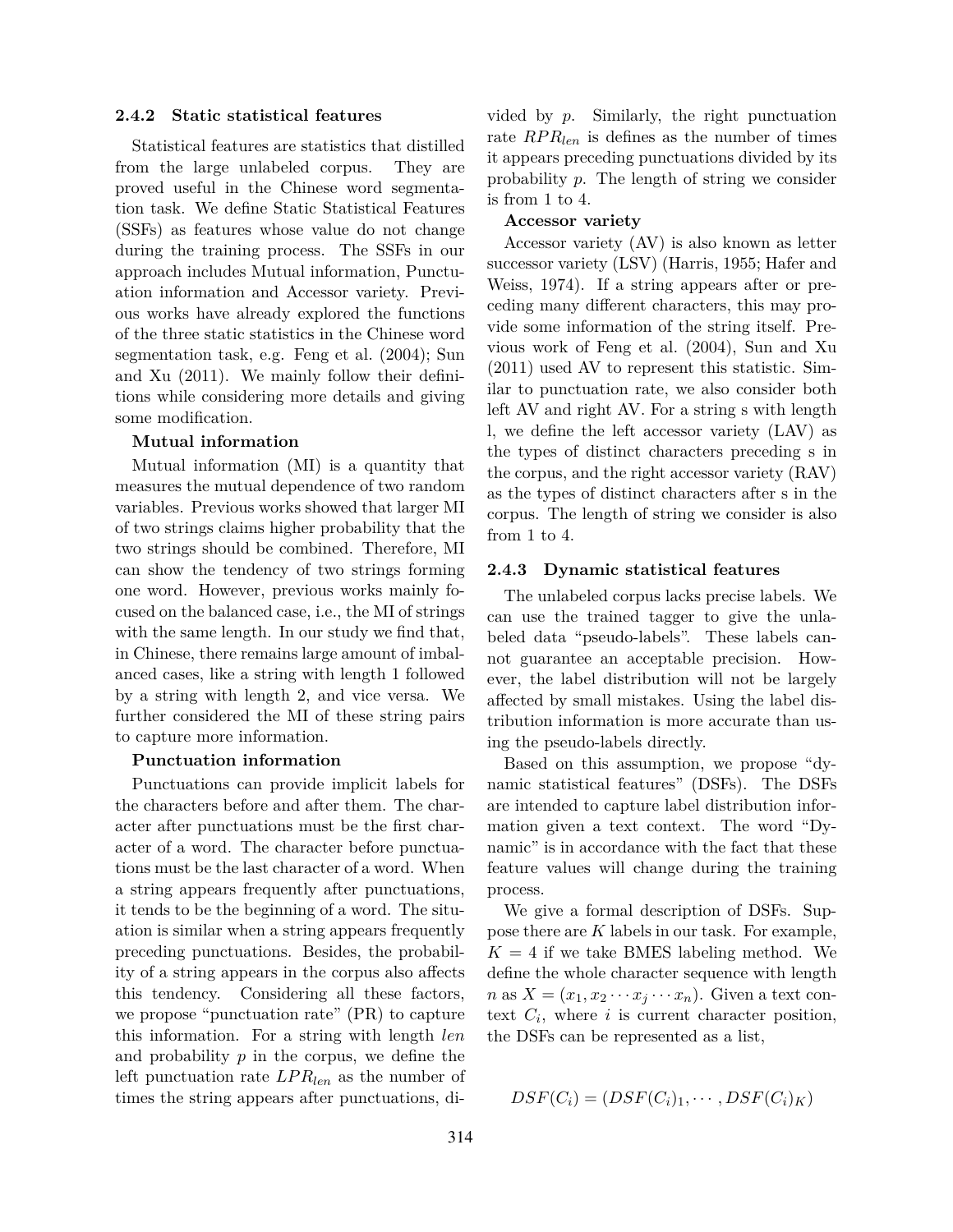Each element in the list represents the probability of the corresponding label in the distribution.

For convenience, we further define function 'count(condition)' as the total number of times a 'condition' is true in the unlabeled corpus. For example, count (current= $a'$ ) represents the times the current character equals 'a', which is exactly the number of times character 'a' appears in the unlabeled corpus.

According to different types of text context  $C_i$ , we can divide DSFs into 3 types:

1.Basic DSF

For Basic DSF of  $C_i$ , we define  $D(C_i)$ :

$$
D(C_i) = (D(C_i)_1, \ldots, D(C_i)_K)
$$

We define Basic DSF with current character position *i*, text context  $C_i$  and label *l* (the *l*th dimension in the list) as:

$$
D(C_i)_l = P(y = l | C_i = x_i)
$$
  
= 
$$
\frac{count(C_i = x_i \land y = l)}{count(C_i = x_i)}
$$

In this equation, the numerator counts the number of times current character is *x<sup>i</sup>* with label *l*. The denominator counts the number of times current character is *x<sup>i</sup>* .

We use the term "Basic" because this kind of DSFs only considers the character of position *i* as its context. The text context refers to the current character itself. This feature captures the label distribution information given the character itself.

2.BigramDSF

Basic DSF is simple and very easy to implement. The weakness is that it is less powerful to describe word-building features. Although characters convey context information, characters themselves in Chinese is sometimes meaningless. Character bi-grams can carry more context information than uni-grams. We modify Basic DSFs to bi-gram level and propose Bigram DSFs.

For Bigram DSF of  $C_i$ , we define  $B(C_i)$ :

$$
B(C_i) = (B(C_i)_1, \ldots, B(C_i)_K)
$$

We define Bigram DSF with current character position *i*, text context  $C_i$  and label *l* (the *l*th dimension in the list) as:

$$
B(C_i)_l = P(y = l | C_i = x_{i-j} x_{i-j+1})
$$
  
= 
$$
\frac{count(C_i = x_{i-j} x_{i-j+1} \land y = l)}{count(C_i = x_{i-j} x_{i-j+1})}
$$

*j* can take value 0 and 1.

In this equation, the numerator counts the number of times current context is  $x_{i-i}x_{i-i+1}$ with label *l*. The denominator counts the number of times current context is  $x_{i-j}x_{i-j+1}$ .

3.WindowDSF

Considering Basic DSF and Bigram DSF only might cause the over-fitting problem, therefore we introduce another kind of DSF. We call it Window DSF, which considers the surrounding context of a character and omits the character itself.

For Window DSF, we define  $W(C_i)$ :

$$
W(C_i) = (W(C_i)_1, \ldots, W(C_i)_K)
$$

We define Window DSF with current character position  $i$ , text context  $C_i$  and label  $l$  (the  $l$ th dimension in the list) as:

$$
W(C_i)_l = P(y = l | C_i = x_{i-1}x_{i+1})
$$
  
= 
$$
\frac{count(C_i = x_{i-1}x_{i+1} \land y = l)}{count(C_i = x_{i-1}x_{i+1})}
$$

In this equation, the numerator counts the number of times current context is  $x_{i-1}x_{i+1}$ with label *l*. The denominator counts the number of times current context is  $x_{i-1}x_{i+1}$ .

# **2.4.4 Discrete features VS. Continuous features**

The statistical features may be expressed as real values. A more natural way is to use discrete values to incorporate them into the sequence labeling models . Previous works like Sun and Xu (2011) solve this problem by setting thresholds and converting the real value into boolean values. We use a different method to solve this, which does not need to consider tuning thresholds. In our method, we process static and dynamic statistical features using different strategies.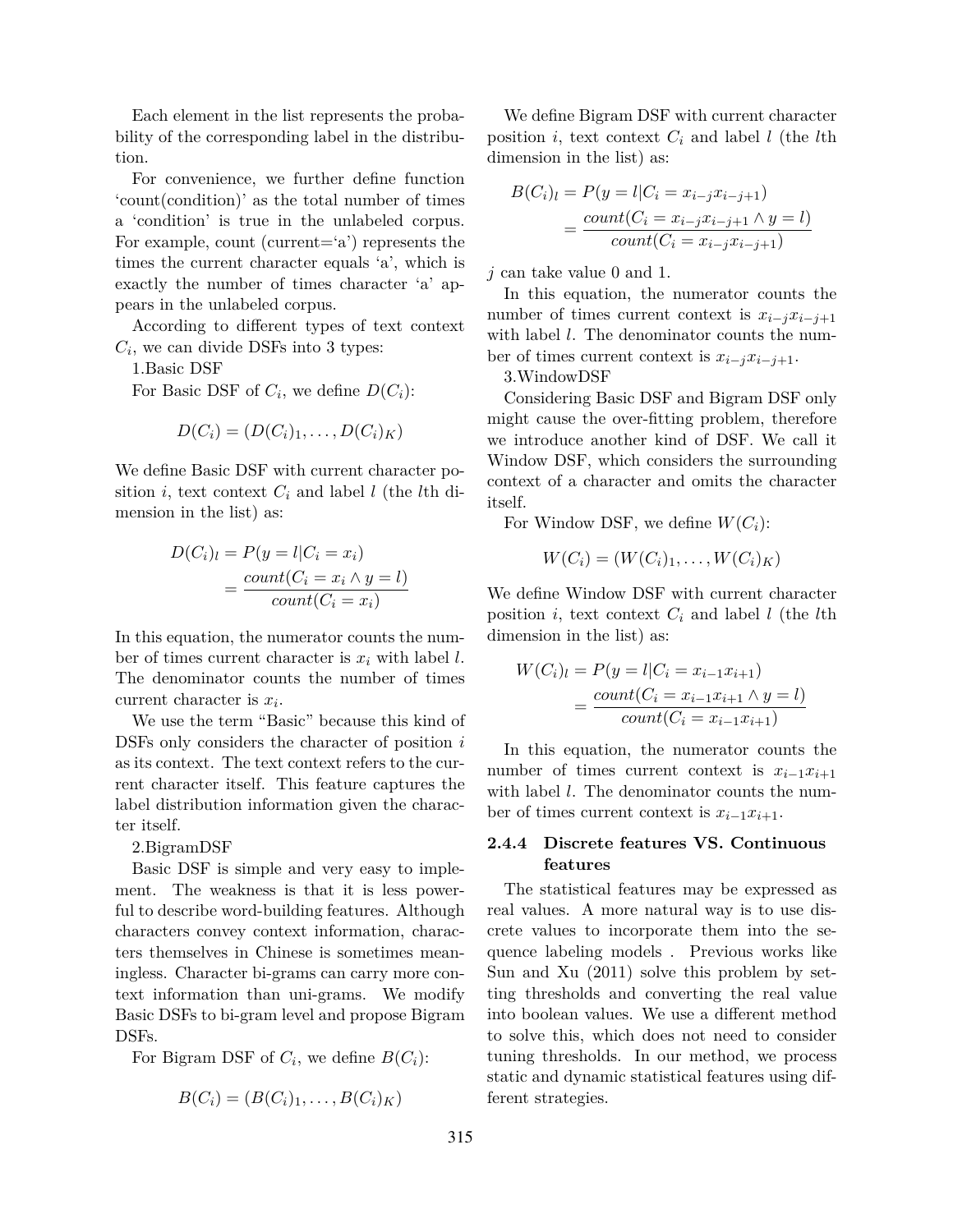## **For static statistical value:**

For mutual information, we round the real value to their nearest integer. For punctuation rate and accessor variety, as the values tend to be large, we first get the log value of the feature and then use the nearest integer as the corresponding discrete value.

# **For dynamic statistical value:**

Dynamic statistical features are distributions of a label. The values of DSFs are all percentage values. We can solve this by multiply the probability by an integer N and then take the integer part as the final feature value. We set the value of N by cross-validation..

#### **2.5 Conditional Random Fields**

Our algorithm is not necessarily limited to a specific baseline tagger. For simplicity and reliability, we use a simple Conditional Random Field (CRF) tagger, although other sequence labeling models like Semi-Markov CRF Gao et al. (2007) and Latent-variable CRF Sun et al. (2009) may provide better results than a single CRF. Detailed definition of CRF can be found in Lafferty et al. (2001); McCallum (2002); Pinto et al. (2003).

#### **3 Experiment**

#### **3.1 Data and metrics**

We used the benchmark datasets provided by the second International Chinese Word Segmentation Bakeoff<sup>1</sup> to test our approach. We chose the Peking University (PKU) data in our experiment. Although the benchmark provides another three data sets, two of them are data of traditional Chinese, which is quite different from simplified Chinese. Another is the data from Microsoft Research (MSR). We experimented on this data and got 97.45% in f-score compared to the state-of-art 97.4% reported in Sun et al. (2012). However, this corpus is much larger than the PKU corpus. Using the labeled data alone can get a relatively good tagger and the unlabeled data contributes little to the performance. For simplicity and efficiency, our further

experiments are all conducted on the PKU data. Details of the PKU data are listed in table 4.

We also used two un-segmented corpora as unlabeled data. The first one is Chinese Gigaword<sup>2</sup> corpus. It is a comprehensive archive of newswire data. The second one is articles from Baike<sup>3</sup> of baidu.com. It is a Chinese encyclopedia similar to Wikipedia but contains more Chinese items and their descriptions. In the experiment we used about 5 million characters from each corpus for efficiency. Details of unlabeled data can be found in table 5.

In our experiment, we did not use any extra resources such as common surnames, partof-speech or other dictionaries.

F-score is used as the accuracy measure. We define precision *P* as the percentage of words in the output that are segmented correctly. We define recall *R* as the percentage of the words in reference that are correctly segmented. Then F-score is as follows:

$$
F = \frac{2 \times P \times R}{P + R}
$$

The recall of out-of-vocabulary is also taken into consideration, which measures the ability of the model to correctly segment out of vocabulary words.

#### **3.2 Main Results**

Table 6 summarizes the segmentation results on test data with different feature combinations. We performed incremental evaluation. In this table, we first present the results of the tagger only using baseline features. Then we show the results of adding SSF and DSF individually. In the end we compare the results of combining SSF and DSF with baseline features.

Because the baseline features is strong to reach a relative good result, it is not easy to largely enhance the performance. Nevertheless, there are significant increases in f-score and OOV-Recall when adding these features. From table 6 we can see that by adding SSF and DSF individually, the F-score is improved by  $+1.1\%$ 

 $1$ http://www.sighan.org/bakeoff2005/

 $^{2}$ http://www.ldc.upenn.edu/Catalog/

catalogEntry.jsp?catalogId=LDC2003T09

 ${}^{3}$ http://baike.baidu.com/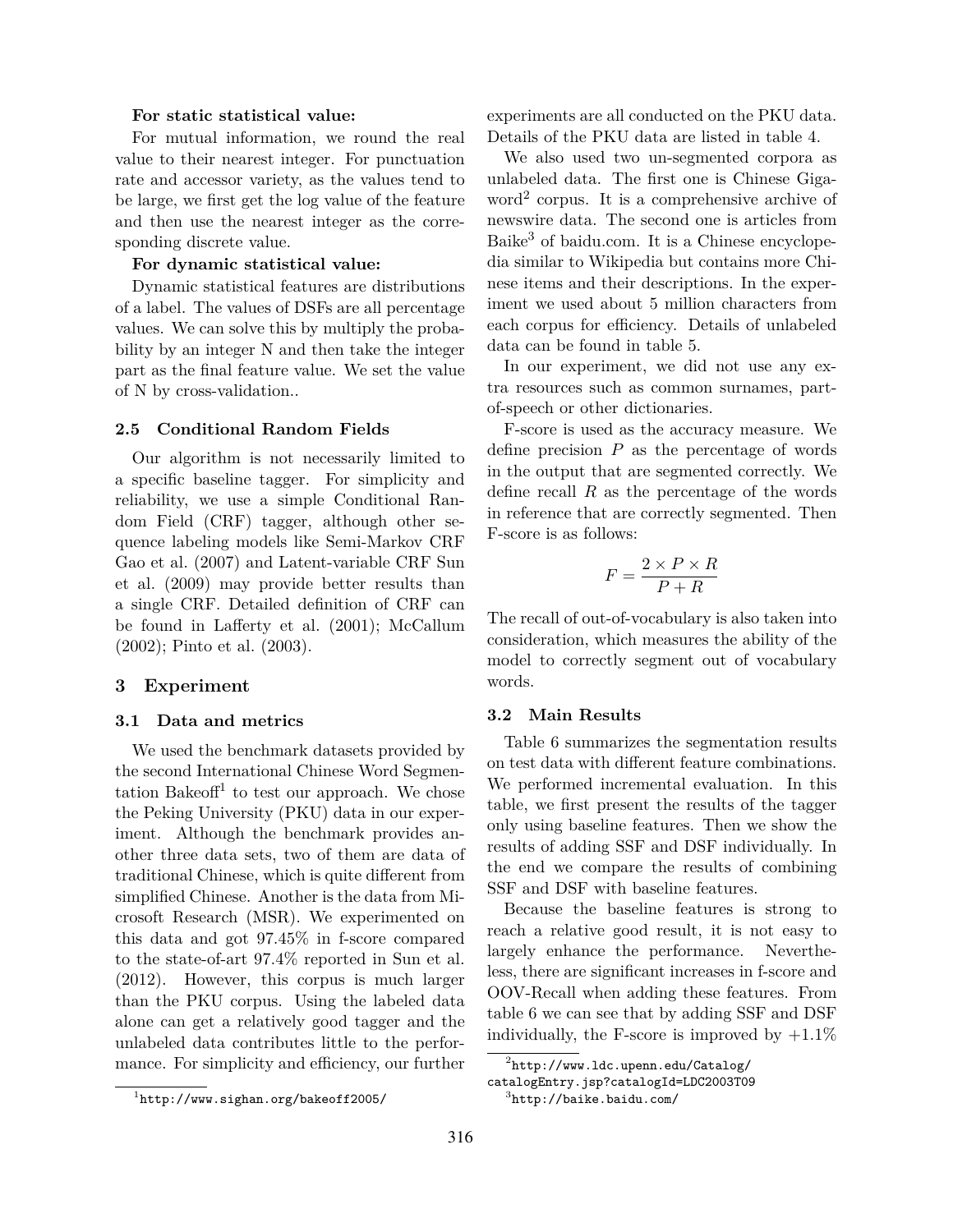|                   |                                   | Identical words   Total word   Identical Character   Total character |                   |
|-------------------|-----------------------------------|----------------------------------------------------------------------|-------------------|
| $1.5 \times 10^4$ | $1.1 \times 10^6$ $5 \times 10^3$ |                                                                      | $1.8 \times 10^6$ |

Table 4: Details of the PKU data

| Corpus   | Character used |
|----------|----------------|
| Gigaword | 5000193        |
| Baike    | 5000147        |

Table 5: Details of the unlabeled data.

|                 | P     | R     | F     | OOV   |
|-----------------|-------|-------|-------|-------|
| <b>Baseline</b> | 0.950 | 0.943 | 0.946 | 0.676 |
| $+$ SSF         | 0.961 | 0.953 | 0.957 | 0.728 |
| $+$ DSF         | 0.958 | 0.953 | 0.955 | 0.678 |
| $+$ SSF $+$ DSF | 0.965 | 0.958 | 0.961 | 0.731 |

Table 6: Segmentation results on test data with different feature combinations. The symbol  $" +"$ means this feature configuration contains features set containing the baseline features and all features after  $'+'$ . The size of unlabeled data is fixed as 5 million characters.

and +0.9%. The OOV-Recall is also improved, especially after adding SSFs. When considering SSF and DSF together, the f-score is improved by  $+1.5\%$  while the OOV-Recall is improved by  $+5.5\%$ .

To compare the contribution of unlabeled data, we conduct experiments of using different sizes of unlabeled data. Note that the SSFs are still calculated using all the unlabeled data. However, each iteration in the algorithm uses unlabeled data with different sizes.

Table 7 shows the results when changing the size of unlabeled data. We experimented on three different sizes: 0.5 million, 1 million and 5 million characters.

|           |       | R                 | F     | OOV          |
|-----------|-------|-------------------|-------|--------------|
| DSF(0.5M) | 0.962 | 0.954             | 0.958 | $\pm 0.727$  |
| DSF(1M)   | 0.963 | $0.955 \pm 0.959$ |       | $\mid$ 0.728 |
| DSF(5M)   | 0.965 | 0.958             | 0.961 | $\pm 0.731$  |

Table 7: Comparison of results when changing the size of unlabeled data. (0.5 million, 1 million and 5 million characters).

We further experimented on unlabeled corpus

with larger size (up to 100 million characters). However the performance did not change significantly. Besides, because the number of features in our method is very large, using too large unlabeled corpus is intractable in real applications due to the limitation of memory.

Our method can keep working well even when the labeled data are insufficient. Table 8 shows the comparison of f-scores when changing the size of labeled data. We compared the results of using all labeled data with 3 different situations: using  $1/10$ ,  $1/2$  and  $1/4$  of all the labeled data. In fact, the best system on the Second International Chinese Word Segmentation bakeoff reached 0.95 in f-score by using all labeled data. From table 8 we can see that our algorithm only needs 1/4 of all labeled data to achieve the same f-score.

|      | <b>Baseline</b> | $+$ SSF $+$ DSF | Improve   |
|------|-----------------|-----------------|-----------|
| 1/10 | 0.934           | 0.943           | $+0.96\%$ |
| 1/4  | 0.946           | 0.951           | $+0.53\%$ |
| 1/2  | 0.952           | 0.956           | $+0.42\%$ |
| All  | 0.957           | 0.961           | $+0.42\%$ |

Table 8: Comparison of f-scores when changing the size of labeled data.  $(1/10, 1/4, 1/2, )$  and all labeled data. The size of unlabeled data is fixed as 5 million characters.)

We also explored how the performance changes as iteration increases. Figure 1 shows the change of F-score during the first 10 iterations. From figure 1 we find that f-score has a fast improvement in the first few iterations, and then stables at a fixed point. Besides, as the size of labeled data increases, it converges faster.

Using an in-domain corpus and an out-ofdomain corpus is better than use one corpus alone. We compared our approach with the method which uses only one unlabeled corpus. To use only one corpus, we modify our algorithm to extract DSFs from the Chinese Giga word corpus and apply the learned features to itself.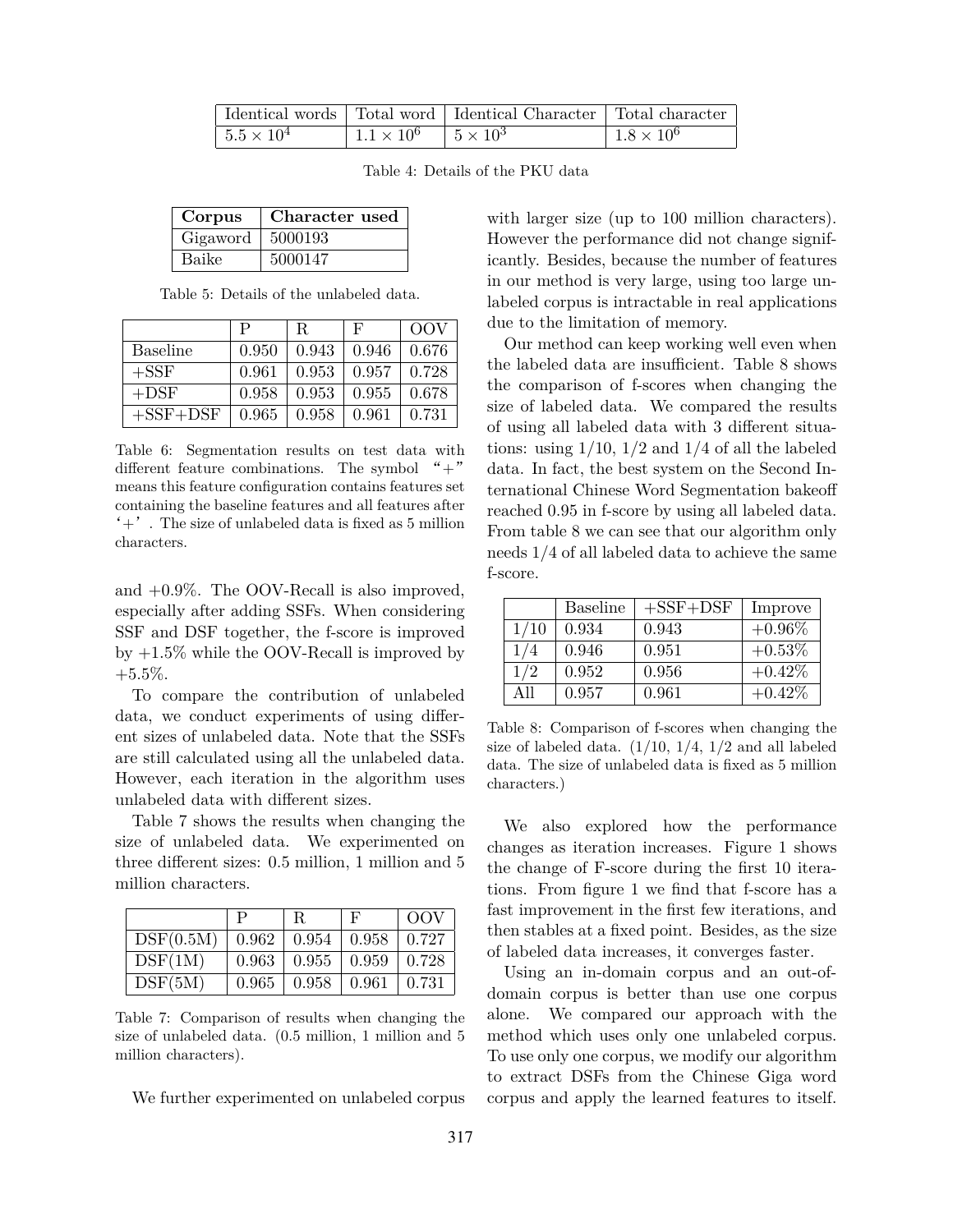

Figure 1: Learning curve of using different size of labeled data

Table 9 shows the result. We can see that our method outperforms by  $+0.2\%$  in f-score and  $+0.7\%$  in OOV-Recall.

Finally, we compared our method with the state-of-art systems reported in the previous papers. Table 10 listed the results. Best05 represents the best system reported on the Second International Chinese Word Segmentation Bakeoff. CRF + Rule system represents a combination of CRF model and rule based model presented in Zhang et al. (2006). Other three systems all represent the methods using their corresponding model in the corresponding papers. Note that these state-of-art systems are either using complicated models with semi-Markov relaxations or latent variables, or modifying models to fit special conditions. Our system uses a single CRF model. As we can see in table 10, our method achieved higher F-scores than the previous best systems.

## **3.3 Results on NER task**

Our method is not limited to the CWS problem. It is applicable to all sequence labeling problems. We applied our method on the Chinese NER task. We used the MSR corpus of the sixth SIGHAN Workshop on Chinese Language Processing. It is the only NER corpus using simplified Chinese in that workshop. We compared our method with the pure sequence labeling approach in He and Wang (2008). We reimplemented their method to eliminate the difference of various CRFs implementations. Experiment results are shown in table 11. We can see that our methods works better, especially when handling the out-of-vocabulary named entities;

# **4 Related work**

Recent studies show that character sequence labeling is an effective method of Chinese word segmentation for machine learning (Xue, 2003; Low et al., 2005; Zhao et al., 2006a,b). These supervised methods show good results. Unsupervised word segmentation (Maosong et al., 1998; Peng and Schuurmans, 2001; Feng et al., 2004; Goldwater et al., 2006; Jin and Tanaka-Ishii, 2006) takes advantage of the huge amount of raw text to solve Chinese word segmentation problems. These methods need no annotated corpus, and most of them use statistics to help model the problem. However, they usually are less accurate than supervised ones.

Currently "feature-engineering" methods have been successfully applied into NLP applications. Miller et al. (2004) applied this method to named entity recognition. Koo et al. (2008) applied this method to dependency parsing. Turian et al. (2010) applied this method to both named entity recognition and text chunking. These papers shared the same concept of word clustering. However, we cannot simply equal Chinese character to English word because characters in Chinese carry much less information than words in English and the clustering results is less meaningful.

Features extracted from large unlabeled corpus in previous works mainly focus on statistical information of characters. Feng et al. (2004) used the accessor variety criterion to extract word types. Li and Sun (2009) used punctuation information in Chinese word segmentation by introducing extra labels 'L' and 'R'. Chang and Han (2010), Sun and Xu (2011) used rich statistical information as discrete features in a sequence labeling framework. All these approaches can be viewed as using static statistics features in a supervised approach. Our method is different from theirs. For the static statistics features in our approach, we not only consider richer string pairs with the different lengths, but also consider term frequency when processing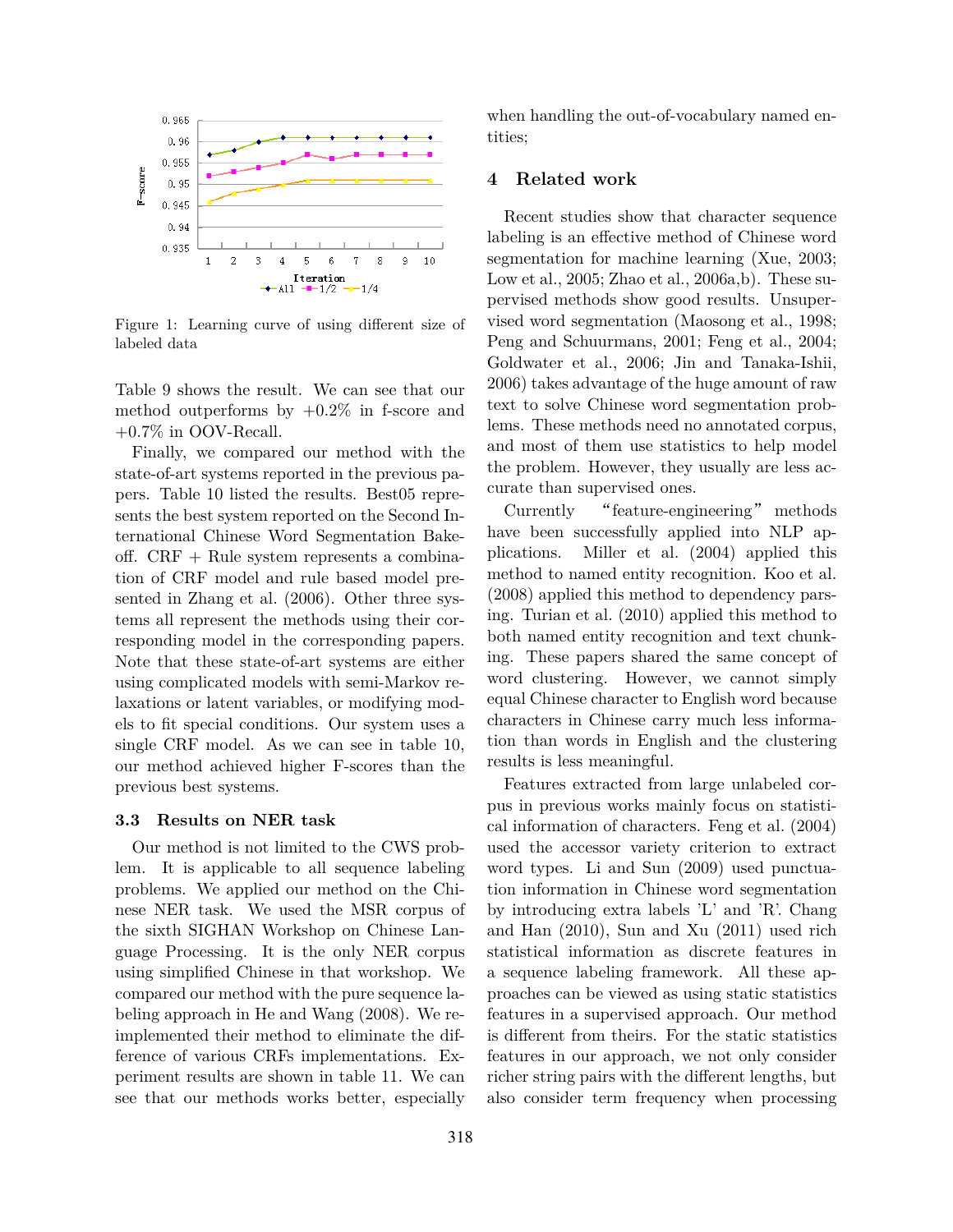|                                                          |       |                                       | $\Omega$ |
|----------------------------------------------------------|-------|---------------------------------------|----------|
| Using one corpus   $0.963$   $0.955$   $0.959$   $0.724$ |       |                                       |          |
| Our method                                               | 0.965 | $\vert 0.958 \vert 0.961 \vert 0.731$ |          |

Table 9: Comparison of our approach with using only the Gigaword corpus

| Method                                     | P     | R.                        | F-score      |
|--------------------------------------------|-------|---------------------------|--------------|
| Best05 (Chen et al. $(2005)$ )             | 0.953 | 0.946                     | 0.950        |
| $CRF + rule-system (Zhang et al. (2006))$  | 0.947 | 0.955                     | 0.951        |
| Semi-perceptron (Zhang and Clark (2007))   | N/A   | N/A                       | 0.945        |
| Latent-variable CRF (Sun et al. $(2009)$ ) | 0.956 | 0.948                     | $\mid$ 0.952 |
| ADF-CRF (Sun et al. $(2012)$ )             | 0.958 | 0.949                     | 0.954        |
| Our method                                 | 0.965 | $\vert 0.958 \vert 0.961$ |              |

Table 10: Comparison of our approach with the state-of-art systems

|                                                    |                                                   | റവ |
|----------------------------------------------------|---------------------------------------------------|----|
| Traditional                                        | $\vert 0.925 \vert 0.872 \vert 0.898 \vert 0.712$ |    |
| Our method   $0.916$   $0.887$   $0.902$   $0.737$ |                                                   |    |

Table 11: Comparison of our approach with traditional NER systems

punctuation features.

There are previous works using features extracted from label distribution of unlabeled corpus in NLP tasks. Schapire et al. (2002) use a set of features annotated with majority labels to boost a logistic regression model. We are different from their approach because there is no pseudo-example labeling process in our approach. Qi et al. (2009) investigated on large set of distribution features and used these features in a self-training way. They applied the method on three tasks: named entity recognition, POS tagging and gene name recognition and got relatively good results. Our approach is different from theirs. Although we all consider label distribution, the way we use features are different. Besides, our approach uses two unlabeled corpora which can mutually enhancing to get better result.

# **5 Conclusion and Perspectives**

In this paper, we presented a semi-supervised method for Chinese word segmentation. Two kinds of new features are used for the iterative modeling: static statistical features and dynamic statistical features. The dynamic statistical features use label distribution information for text contexts, and can be adjusted automatically during the co-training process. Experimental results show that the new features can improve the performance on the Chinese word segmentation task. We further conducted experiments to show that the performance is largely improved, especially when the labeled data is insufficient.

The proposed iterative semi-supervised method is not limited to the Chinese word segmentation task. It can be easily extended to any sequence labeling task. For example, it works well on the NER task as well. As our future work, we plan to apply our method to other natural language processing tasks, such as text chunking.

# **Acknowledgments**

This research was partly supported by Major National Social Science Fund of China(No. 12&ZD227),National High Technology Research and Development Program of China (863 Program) (No. 2012AA011101) and National Natural Science Foundation of China (No.91024009). We also thank Xu Sun and Qiuye Zhao for proofreading the paper.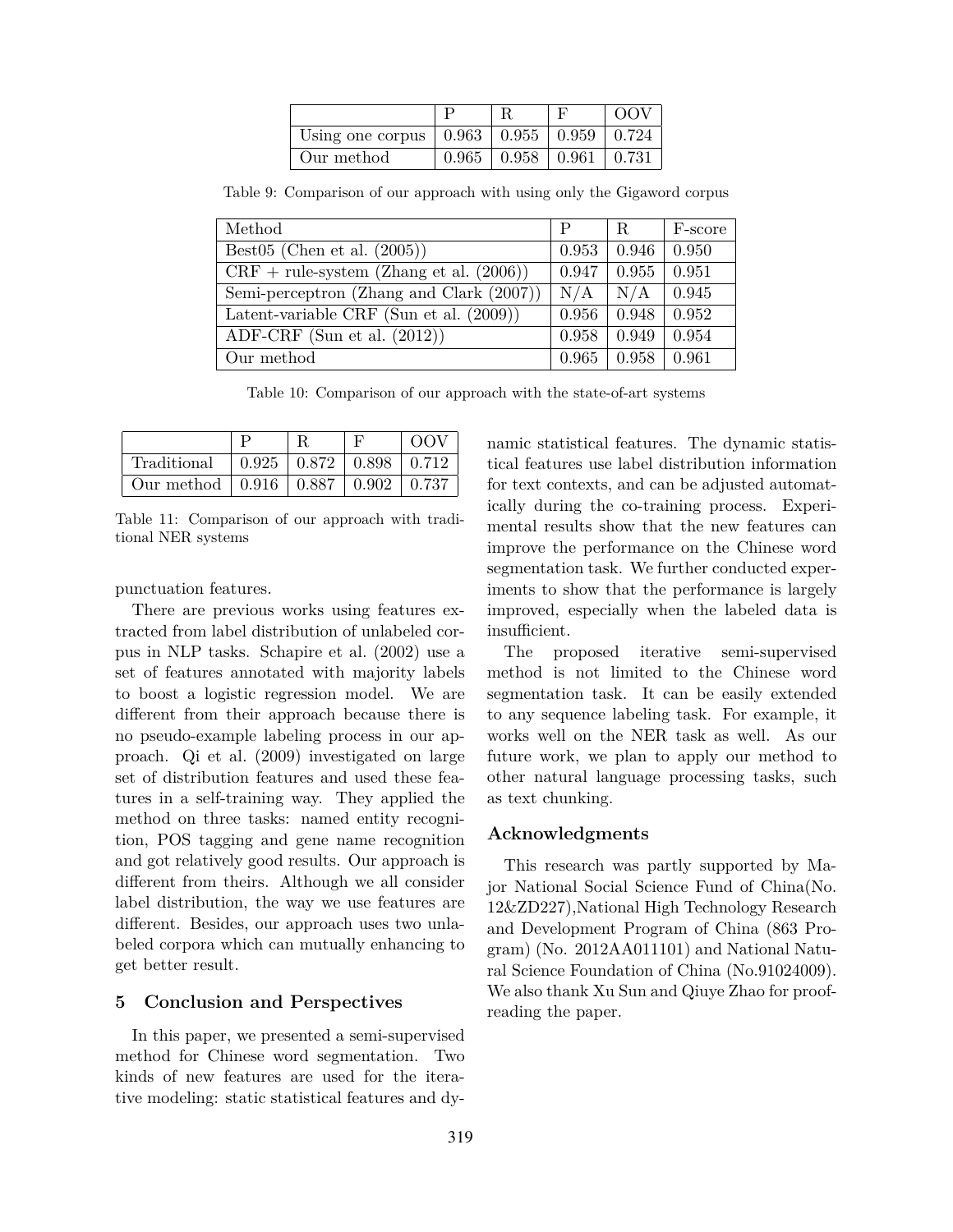# **References**

- Blum, A. and Mitchell, T. (1998). Combining labeled and unlabeled data with co-training. In *Proceedings of the eleventh annual conference on Computational learning theory*, pages 92–100. ACM.
- Chang, B. and Han, D. (2010). Enhancing domain portability of chinese segmentation model using chi-square statistics and bootstrapping. In *Proceedings of the 2010 Conference on Empirical Methods in Natural Language Processing*, pages 789–798. Association for Computational Linguistics.
- Chen, A., Zhou, Y., Zhang, A., and Sun, G. (2005). Unigram language model for chinese word segmentation. In *Proceedings of the 4th SIGHAN Workshop on Chinese Language Processing*, pages 138–141. Association for Computational Linguistics Jeju Island, Korea.
- Dasgupta, S., Littman, M. L., and McAllester, D. (2002). Pac generalization bounds for cotraining. *Advances in neural information processing systems*, 1:375–382.
- Feng, H., Chen, K., Deng, X., and Zheng, W. (2004). Accessor variety criteria for chinese word extraction. *Computational Linguistics*, 30(1):75–93.
- Gao, J., Andrew, G., Johnson, M., and Toutanova, K. (2007). A comparative study of parameter estimation methods for statistical natural language processing. In *ANNUAL MEETING-ASSOCIATION FOR COMPU-TATIONAL LINGUISTICS*, volume 45, page 824.
- Goldwater, S., Griffiths, T., and Johnson, M. (2006). Contextual dependencies in unsupervised word segmentation. In *Proceedings of the 21st International Conference on Computational Linguistics and the 44th annual meeting of the Association for Computational Linguistics*, pages 673–680. Association for Computational Linguistics.
- Hafer, M. A. and Weiss, S. F. (1974). Word segmentation by letter successor varieties. *Information storage and retrieval*, 10(11):371–385.
- Harris, Z. S. (1955). From phoneme to morpheme. *Language*, 31(2):190–222.
- He, J. and Wang, H. (2008). Chinese named entity recognition and word segmentation based on character. In *Sixth SIGHAN Workshop on Chinese Language Processing*, page 128.
- Jin, Z. and Tanaka-Ishii, K. (2006). Unsupervised segmentation of chinese text by use of branching entropy. In *Proceedings of the COLING/ACL on Main conference poster sessions*, pages 428–435. Association for Computational Linguistics.
- Koo, T., Carreras, X., and Collins, M. (2008). Simple semi-supervised dependency parsing.
- Lafferty, J., McCallum, A., and Pereira, F. (2001). Conditional random fields: Probabilistic models for segmenting and labeling sequence data.
- Li, Z. and Sun, M. (2009). Punctuation as implicit annotations for chinese word segmentation. *Computational Linguistics*, 35(4):505–512.
- Low, J., Ng, H., and Guo, W. (2005). A maximum entropy approach to chinese word segmentation. In *Proceedings of the Fourth SIGHAN Workshop on Chinese Language Processing*, volume 164. Jeju Island, Korea.
- Maosong, S., Dayang, S., and Tsou, B. (1998). Chinese word segmentation without using lexicon and hand-crafted training data. In *Proceedings of the 17th international conference on Computational linguistics-Volume 2*, pages 1265–1271. Association for Computational Linguistics.
- McCallum, A. (2002). Efficiently inducing features of conditional random fields. In *Proceedings of the Nineteenth Conference on Uncertainty in Artificial Intelligence*, pages 403–410. Morgan Kaufmann Publishers Inc.
- Miller, S., Guinness, J., and Zamanian, A. (2004). Name tagging with word clusters and discriminative training. In *Proceedings of HLT-NAACL*, volume 4.
- Peng, F. and Schuurmans, D. (2001). Selfsupervised chinese word segmentation. *Ad-*